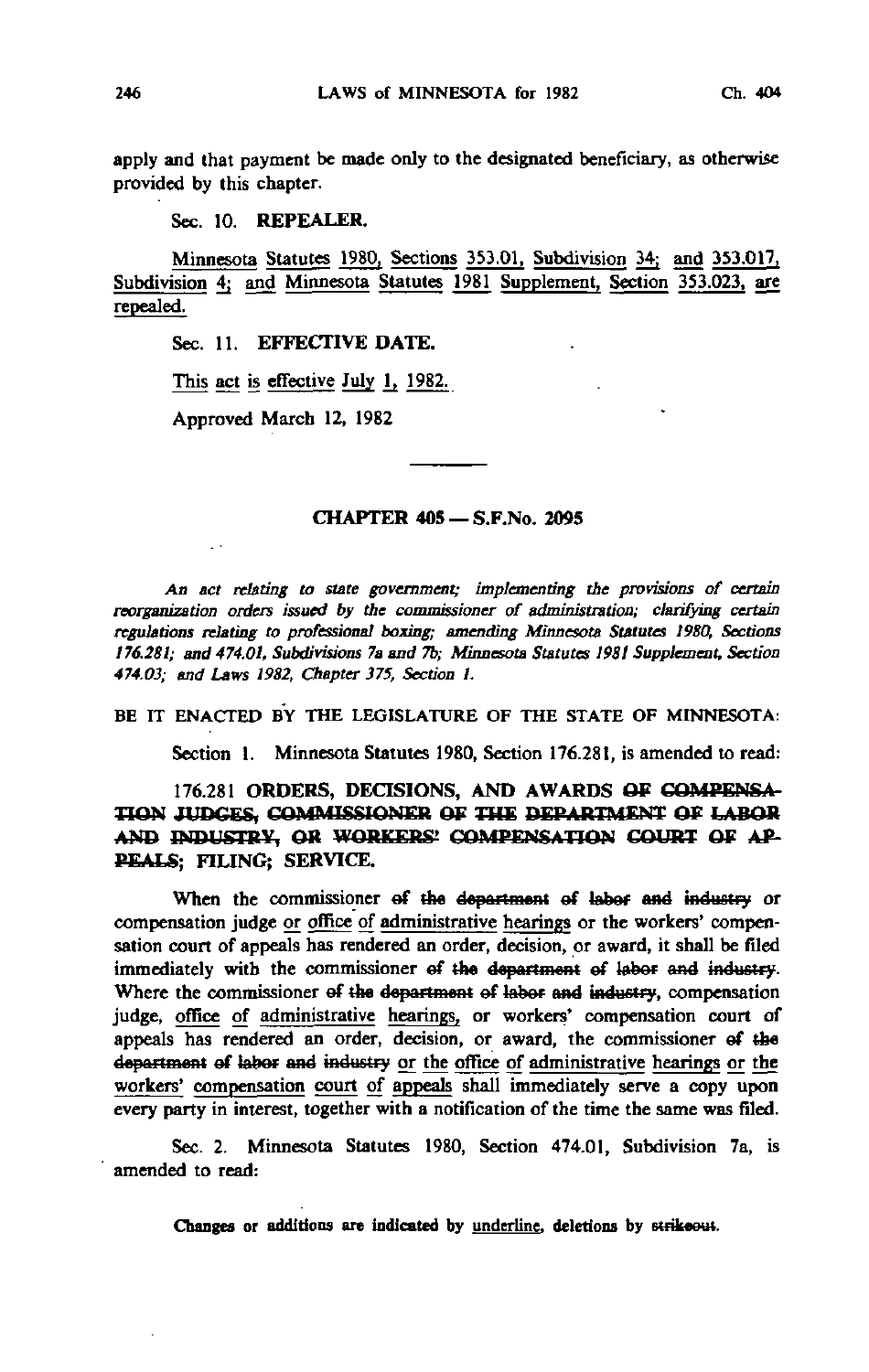Subd. 7a. No municipality or redevelopment agency shall undertake any project authorized by this chapter, except a project referred to in section 474.02, subdivision If, unless its governing body finds that the project furthers the purposes stated in this section, nor until the commissioner of securities and real estate energy, planning and development has approved the project, on the basis of preliminary information which the. commissioner may require, as tending to further the purposes and policies of this chapter. Approval shall not be deemed to be an approval by the commissioner of securities aad real estate energy, planning and development or the state of the feasibility of the project or the terms of the revenue agreement to be executed or the bonds to be issued therefor, and the commissioner shall state this in communicating approval.

Sec. 3. Minnesota Statutes 1980, Section 474.01, Subdivision 7b, is amended to read:

Subd. 7b. Prior to submitting an application to the commissioner of securities and real estate energy, planning and development requesting approval of a project pursuant to subdivision 7a, the governing body or a committee of the governing body of the municipality or redevelopment agency shall conduct a public hearing on the proposal to undertake and finance the project. Notice of the time and place of hearing, and stating the general nature of the project and an estimate of the principal amount of bonds or other obligations to be issued to finance the project, shall be published at least once not less than 15 days nor more than 30 days prior to the date fixed for the hearing, in the official newspaper and a newspaper of general circulation of the municipality or redevelopment agency. The notice shall state that a draft copy of the proposed application to the commissioner of securities and real estate energy, planning and development, together with all attachments and exhibits thereto, shall be available for public inspection following the publication of sueb the notice and shall specify the place and times where and when it will be so available. At the time and place fixed for the public hearing, the governing body of the municipality or the redevelopment agency shall give all parties who appear at the hearing an opportunity to express their views with respect to the proposal to undertake and • finance the project. Following the completion of the public hearing, the governing body of the municipality or redevelopment agency shall adopt a resolution determining whether or not to proceed with the project and its financing and may thereafter apply to the commissioner'of securities and real estate energy, planning and development for approval of the project.

Sec. 4. Minnesota Statutes 1981 Supplement, Section 474.03, is amended to read:

### 474.03 POWERS.

Any municipality or redevelopment agency, in addition to the powers prescribed elsewhere by the laws of this state, shall have the power to: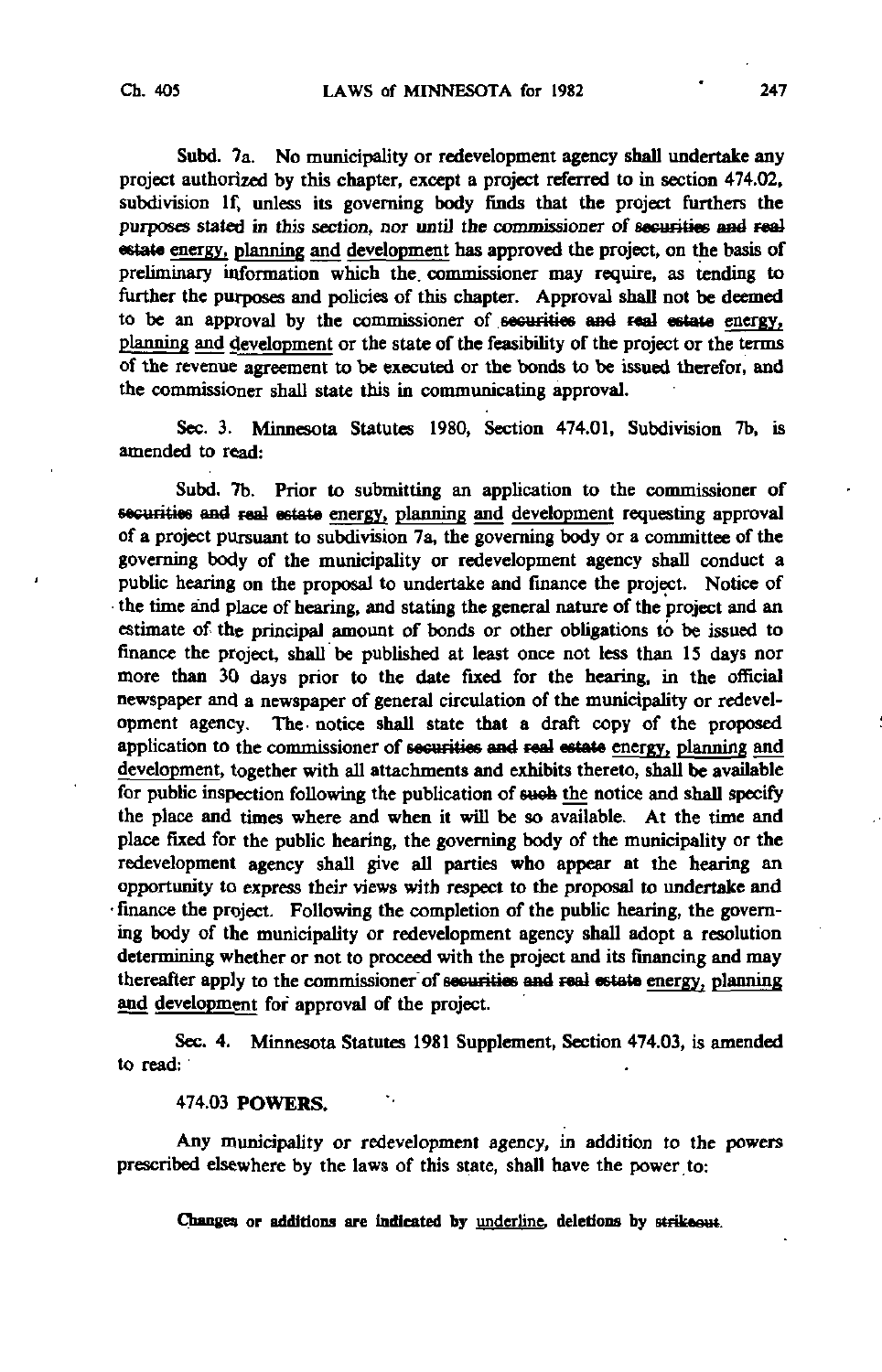(1) Acquire, construct, and hold any lands, buildings, easements, water and air rights, improvements to lands and buildings, and capital equipment to be located permanently or used exclusively on a designated site and solid waste disposal and pollution control equipment, and alternative energy equipment and inventory, regardless of where located, which are deemed necessary in connection with a project to be situated within the state, whether wholly or partially within or without the municipality or redevelopment agency, and construct, reconstruct, improve, better, and extend sweb the project;

(2) Issue revenue bonds, in anticipation of the collection of revenues of such the project, to finance, in whole or in part, the cost of the acquisition, construction, reconstruction, improvement, betterment, or extension thereof and, in the case of an alternative energy project, in addition to the other powers granted by this chapter, to finance the acquisition and leasing or sale of equipment and products to others;

(3) Issue revenue bonds to pay, purchase or discharge all or any part of the outstanding indebtedness of a contracting party engaged primarily in the operation of one or more nonprofit hospitals or nursing homes, theretofore incurred in the acquisition or betterment of its existing hospital or nursing home facilities, including, to the extent deemed necessary by the governing body of the municipality or redevelopment agency, any unpaid interest on sueb the indebtedness accrued or to accrue to the date on which such indebtedness is finally paid; and any premium the governing body of the municipality or redevelopment agency determines to be necessary to be paid to pay, purchase or defease such the outstanding indebtedness; if revenue bonds are issued for this purpose, the refinancing and the existing properties of the contracting party shall be deemed to constitute a project under section 474.02, subdivision Ic. Industrial revenue bonds shall only be available under this provision if the commissioner of securities and real estate energy, planning and development has been shown that a reduction in debt service charges to patients and third party payers will occur. All reductions in debt service charges pursuant to this program shall be passed on to patients and third party payors. These industrial revenue bonds may not be used for any purpose not consistent with the provisions of sections 145.832 to 145.845 or chapter 256B;

Nothing in this subdivision is intended to prohibit the use of revenue bond proceeds to pay outstanding indebtedness of a contracting party to the extent now permitted by law;

(4) Enter into a revenue agreement with any person, firm, or public or private corporation or federal or state governmental subdivision or agency in such manner that payments required thereby to be made by the contracting party shall be fixed, and revised from time to time as necessary, so as to produce income and revenue sufficient to provide for the prompt payment of principal of and interest on all bonds issued hereunder when due, and the revenue agreement shall also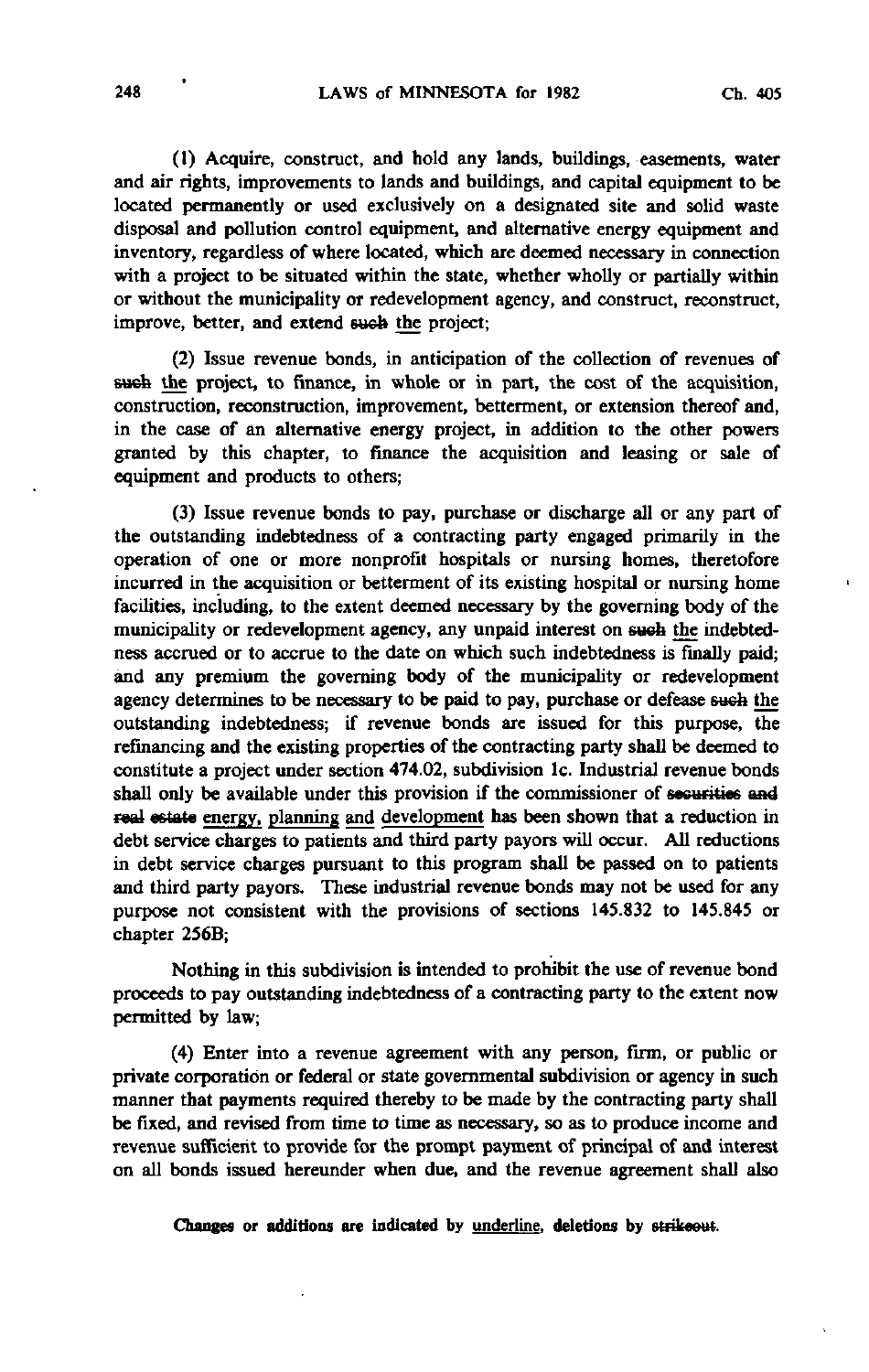provide that the contracting party shall be required to pay all expenses of the operation and maintenance of the project including, but without limitation, adequate insurance thereon and insurance against all liability for injury to persons or property arising from the operation thereof, and all taxes and special assessments levied upon or with respect to the project and payable during the term of the revenue agreement, during which term a tax shall be imposed and collected pursuant to the provisions of section 272.01, subdivision 2, for the privilege of using and possessing the project, in the same amount and to the same extent as though the contracting party were the owner of alt real and personal property comprising the project;

(5) Pledge and assign to the holders of sweb the bonds or a trustee therefor aU or any part of the revenues of one or more projects and define and segregate such the revenues or provide for the payment thereof to a trustee, whether or not such the trustee is in possession of the project under a mortgage or otherwise;

(6) Mortgage or otherwise encumber sweh the projects in favor of the municipality or redevelopment agency, the holders of sueh the bonds, or a trustee therefor, provided that in creating any such the mortgages or encumbrances a municipality or redevelopment agency shall not have the power to obligate itself except with respect to the project;

(7) Make all contracts, execute all instruments, and do all things necessary or convenient in the exercise of the powers herein granted, or in the performance of its covenants or duties, or in order to secure the payment of its bonds; including, but without limitation, a contract entered into prior to the construction of the project authorizing the contracting party, subject to such terms and conditions as the municipality or redevelopment agency shall find necessary or desirable and proper, to provide for the construction, acquisition, and installation of the buildings, improvements, and equipment to be included in the project by any means available to the contracting party and in the manner determined by the contracting party and without advertisement for bids as may be required for the construction or acquisition of other municipal facilities;

(8) Enter into and perform such contracts and agreements with other municipalities, political subdivisions, and state agencies, authorities, and institutions as the respective governing bodies of the same may deem proper and feasible for or concerning the planning, construction, lease, purchase, mortgaging or other acquisition, and the financing of a project, and the maintenance thereof, including an agreement whereby one municipality issues its revenue bonds in behalf of one or more other municipalities pursuant to revenue agreements with the same or different contracting parties, which contracts and agreements may establish a board, commission, or such other body as may be deemed proper for the supervision and general management of the facilities of the project; provided, no municipality or redevelopment agency shall enter into or perform any contract or agreement with any school district under which the municipality or redevelop-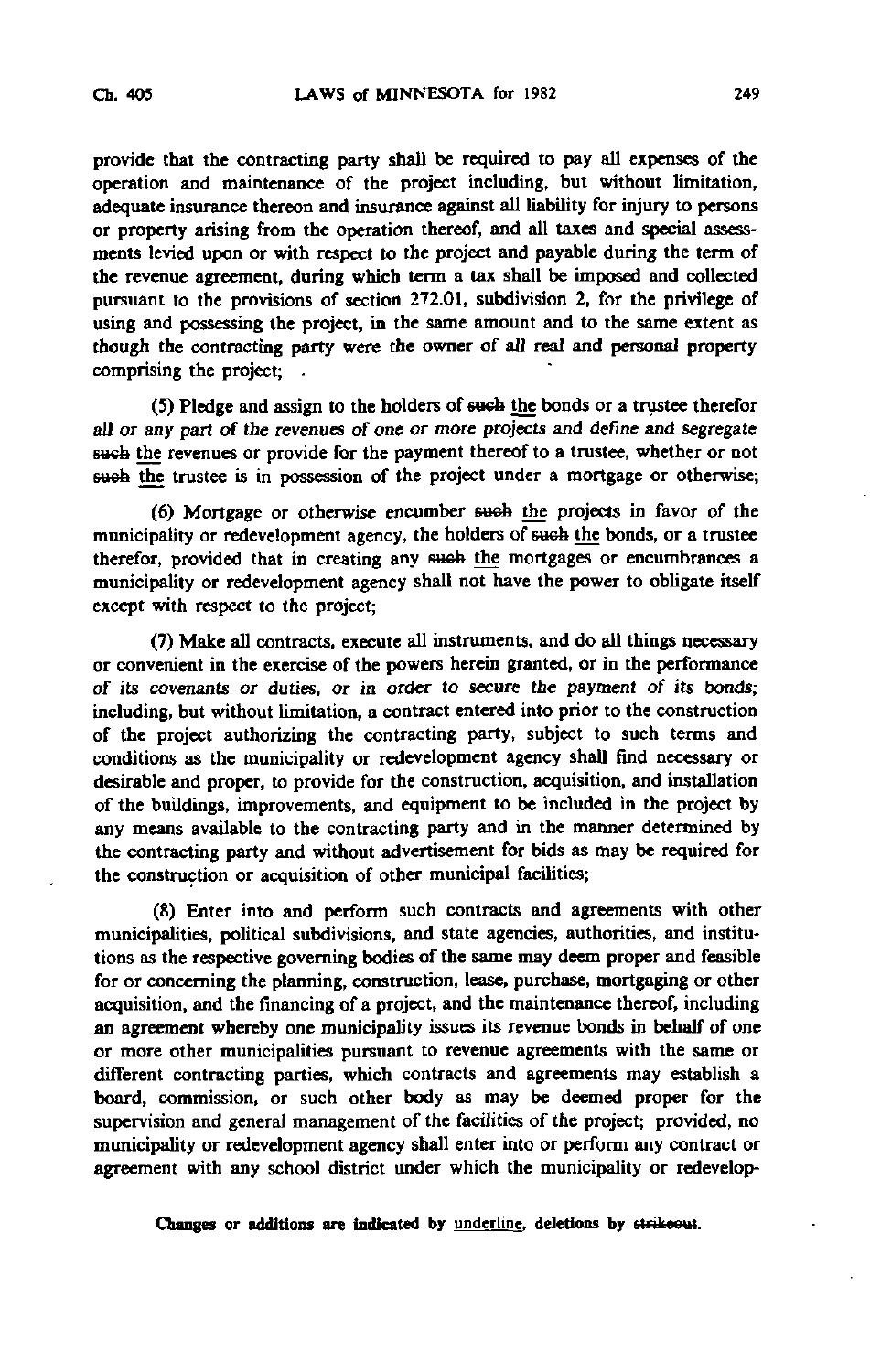ment agency issues its revenue bonds or otherwise provides for the construction of school facilities and the school leases or otherwise acquires these facilities;

(9) Accept from any authorized agency of the federal government loans or grants for the planning, construction, acquisition, leasing, purchase, or other provision of any project, and enter into agreements with such the agency respecting such the loans or grants;

(10) Sell and convey all properties acquired in connection with eueb the projects, including without limitation the sale and conveyance thereof subject to such the mortgage as herein provided, and the sale and conveyance thereof under an option granted to the lessee of the project, for such price, and at such time as the governing body of the municipality or redevelopment agency may determine, provided, however, that no sale or conveyance of such the properties shall ever be made in such manner as to impair the rights or interests of the holder, or holders, of any bonds issued under the authority of this chapter;

(11) Issue revenue bonds to refund, in whole or in part, bonds previously issued by such the municipality or redevelopment agency under authority of this chapter;

(12) If so provided in the revenue agreement, terminate the agreement and re-enter or repossess the project upon the default of the contracting party, and operate, lease, or sell the project in such manner as may be authorized or required by the provisions of the revenue agreement or of the resolution or indenture securing the bonds issued for the project; any revenue agreement which includes provision for a conveyance of real estate to the contracting party may be terminated in accordance with the revenue agreement, notwithstanding that such the revenue agreement may constitute an equitable mortgage provided that no municipality or redevelopment agency shall have power otherwise to operate any project referred to in this chapter as a business or in any manner whatsoever, and nothing herein authorizes any municipality or redevelopment agency to expend any funds on any project herein described, other than the revenues of eueb the projects, or the proceeds of revenue bonds and notes issued hereunder, or other funds granted to the municipality or redevelopment agency for the purposes herein contemplated, except as may be otherwise permitted by law and-except to enforce any right or remedy under any revenue agreement or related agreement for the benefit of the bondholders or for the protection of any security given in connection with a revenue agreement, provided that the public cost of redevelopment of land paid by a city or its redevelopment agency shall not be deemed part of the cost of any project situated on such the land;

(13) Invest or deposit, or authorize a trustee to invest or deposit, any money on hand in funds or accounts established in connection with a project or payment of bonds issued therefor, to the extent they are not presently needed for the purposes for which such funds or accounts were created, in accordance with section 471.56, as amended; and